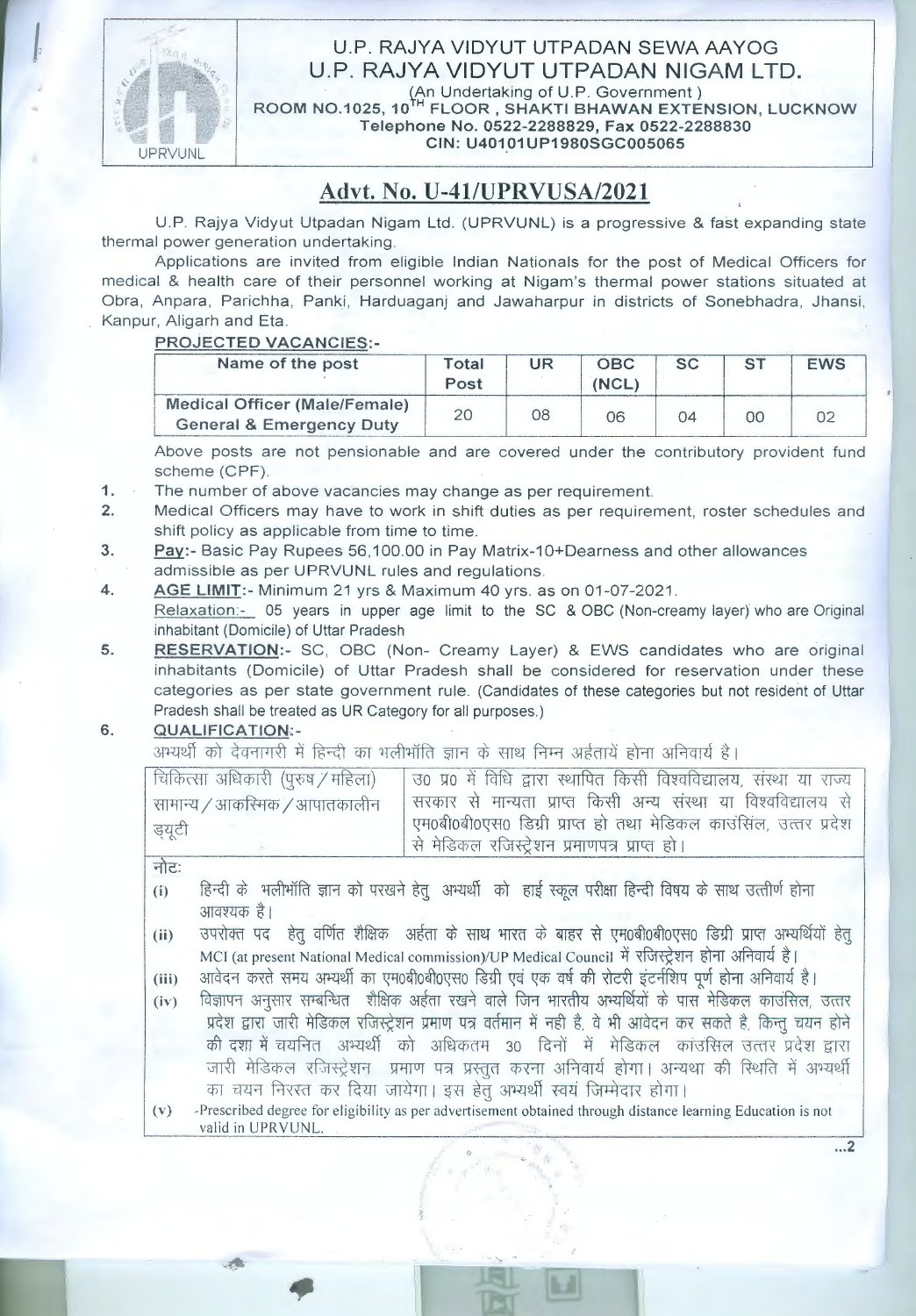( **2** )

- **7. APPICATION FEE & PROCESSING CHARGES (NON-REFUNDABLE):-** Application fee & processing charges is Rs. 590.00 (Rupees Five hundred Ninety only) (Including GST) for UR, OBC & EWS candidates and Rs. 354.00 (Rupees Three hundred Fifty Four only) (Including GST) for SC candidates. **(a)**  Application fee & Processing charges (Non-refundable) can be paid through Crossed Bank demand draft/Banker's cheque issued from any Nationalized Bank or its associated Bank or any scheduled commercial Bank only. **(b)** The Bank demand draft/Banker's cheque should be drawn iri favour of "UTTAR PRADESH RAJYA VIDYUT UTPADAN NIGAM LIMITED" and payable at Lucknow. **(c)** Bank charges are to be borne by the applicant. **(d)** Application fee & processing charges, once paid will neither be refunded/transferred nor will be held in reserve for any other future selection process.
- **8. HOW TO APPLY:** Download the Application form from UPRVUNL website **www.uprvunl.org** given in Annexure-1 of this advertisement. Fill the application form, paste a self attested recent passport size photograph and put your signature in the application form at space provided and attach Application Processing fee (Crossed Bank demand draft/Banker's cheque issued from any Nationalized Bank or its associated Bank or any scheduled commercial Bank only) along with self attested photocopy of certificates in support of eligibility. Signature and photo should be same throughout the selection process. The candidate must write his/her name, Father's name/Husband's name, Advertisement no. U- • 41 /U PRVUSA/2021 and address at the back of the demand draft/banker's cheque. The envelope should be of size 30x25 c.m. and clearly super scribe the Advt. No. name of the post applied for. Application should be sent through **SPEED POST** ONLY to **"Secretary, U.P. Rajya Vidyut Utpadan Sewa Aayog, U.P. Rajya Vidyut Utpadan Nigam Ltd., Room No. 1025, 10th floor, Shakti Bhawan Extn., Lucknow-226001.** Application sent by any other mode such as courier or by hand etc. will not be accepted. Candidate are advised to visit UPRVUNL **website www.uprvunl.org** for all future information regarding this advertisement.
- **9. SELECTION PROCESS** :- Final Selection shall be based on the basis of marks obtained in interview only. Maximum marks for the Interview will be 50 marks. If Marks obtained in the interview of the candidates are same then the candidate whose age is more as per the date of birth will be given preference in selection.
- **10. INTERVIEW** :- Shortlisted Candidates shall be called for the interview at specified date, time & place at Lucknow. The List of shortlisted candidates for interview shall be uploaded on Nigam's website www.uprvunl.org.only. At the time of interview, candidate shall have to produce the following documents (in original) along with their self attested photocopies to the satisfaction of the Nigam :-
	- **(a)** Caste Certificate (for SC and OBC candidates, EWS certificate issued by competent authority as per U.P. Government Rule shall be produced by the candidate who have applied under EWS category)
	- **(b)** High School pass Certificate with· Hindi as one of the subject for verification of Date of birth and for verification of thorough knowledge of Hindi in Devnagri script.
	- **(c)** Certificate & Mark sheet for all qualification as a proof for eligibility.
	- **(d)** MBBS Degree.
	- **(e)** One year rotary internship completion certificate.
	- **(f)** Registration with MCI (at present National Medical commission) and U.P. Medial Council as per point no. 6
- **11 . CHARACTER :**  Candidate should bear good moral character. At the time of interview, he/ she shall have to produce character certificate from two different reputed persons who are not his/her relative.
- **12. MARITIAL STATUS** : Any married male/female candidate having more than one spouse alive shall not be eligible for selection.
- **13. NO OBJECTION CERTIFICATE** :- The candidates who are working with any State/Central/Semi Government organisation shall have to submit "No Objection Certificate" from their present employer at the time of interview, failing which they will not be permitted to appear in the interview.
- **14.** Bond of Rs. 2,00,000.00 (Two lacs only) for the period of 03 (Three) years shall have to be submitted at the time of joining by the candidates.
- **15. GENERAL INSTRUCTION:-**

*r* 

**(i)** If at any stage of selection, the information submitted by candidate is found false/fake/ · misinterpreted/incorrect or candidate does not satisfy the eligibility criteria for the post applied, the Utpadan Sewa Aayog will have a right to cancel the candidature/selection of the candidate and if

> 秀 ph.

.. **---3**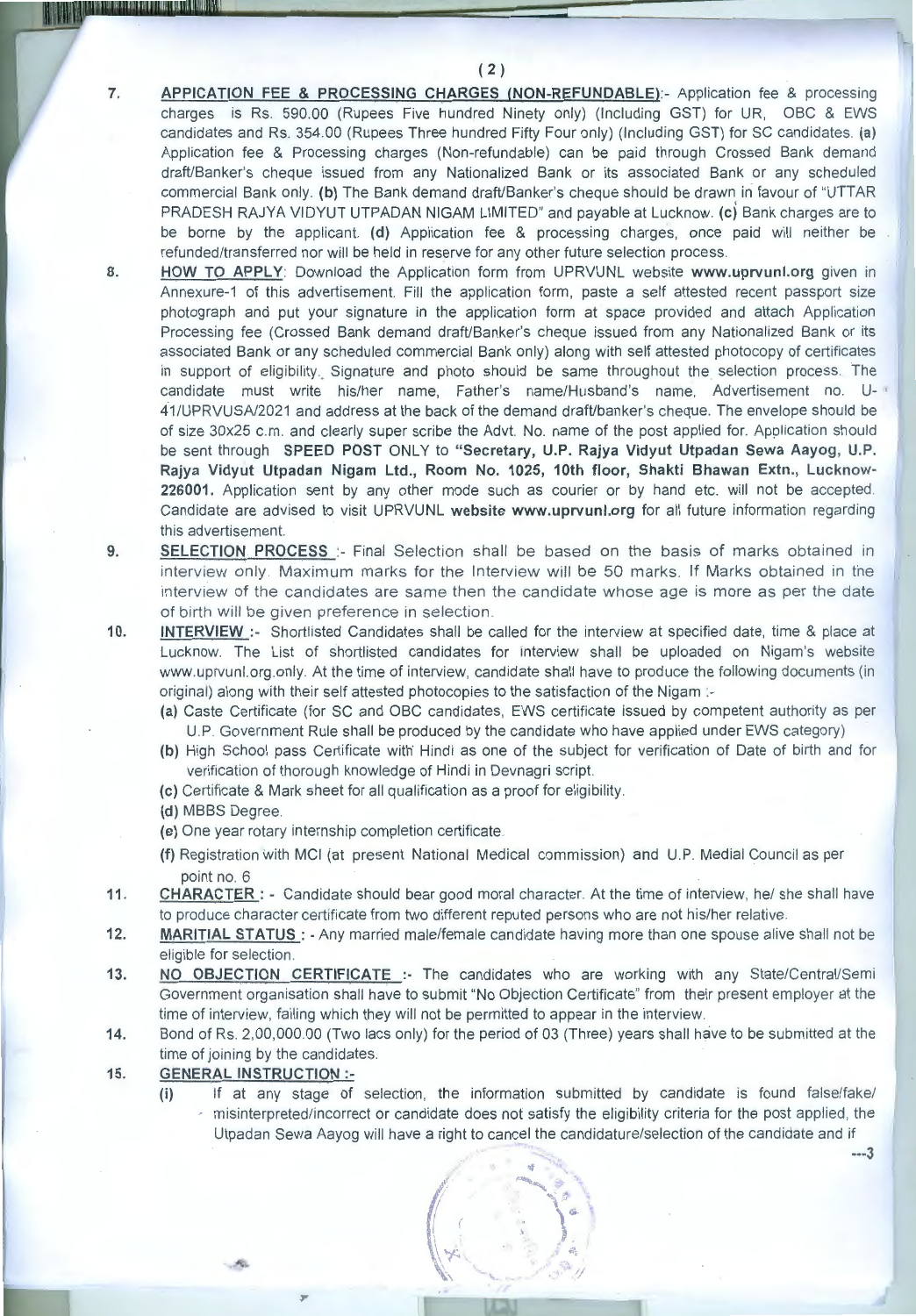the same comes to the notice, even after appointment, services of the candidate may be terminated.

- **(ii)** Call for interview does not mean surety of final selection against this advertisement.
- **(iii)** In case of rejection of an application due to non-eligibility, short or invalid fee, unavailability of Photograph or incomplete application or do not meet all criteria given in the advertisement will be rejected and the application fee shall be forfeited. No explanation/information for such applications shall be provided by the Nigam.
- **(iv)** UPRVUNL, Reserves the right to cancel this Advertisement at any stage without assigning any reason thereof.
- **(v)** Candidates are advised to visit Nigam's website www.uprvunl.org regularly till completion of above selection process for information.
- **(vii)** No T.A. & D.A. will be paid to candidates for appearing in Interview.

#### **16. JURISDICTION:**

Any resultant dispute arising out of this advertisement shall be subject to the jurisdiction of the Courts at Lucknow only.

#### **17. DISCLAIMER:**

Terms & conditions given in the advertisement are guidelines only. In case of any ambiguity, the existing policies, rules and regulation of UPRVUNL will be final .

#### **18. IMPORTANT DATES**

| Last date of receiving application form | 15.11.2021(05:00 PM)                  |
|-----------------------------------------|---------------------------------------|
| Interview date/Final result             | Shall be uploaded on Nigam's website. |

**19. Helpline Number** : 0522-2288829

×.

**SECRETAR**  $x_{23|10|21}$ **Y** 

**U.P. RAJYA VIDYUT UTPADAN SEWA AAYOG** 

 $.$ ' /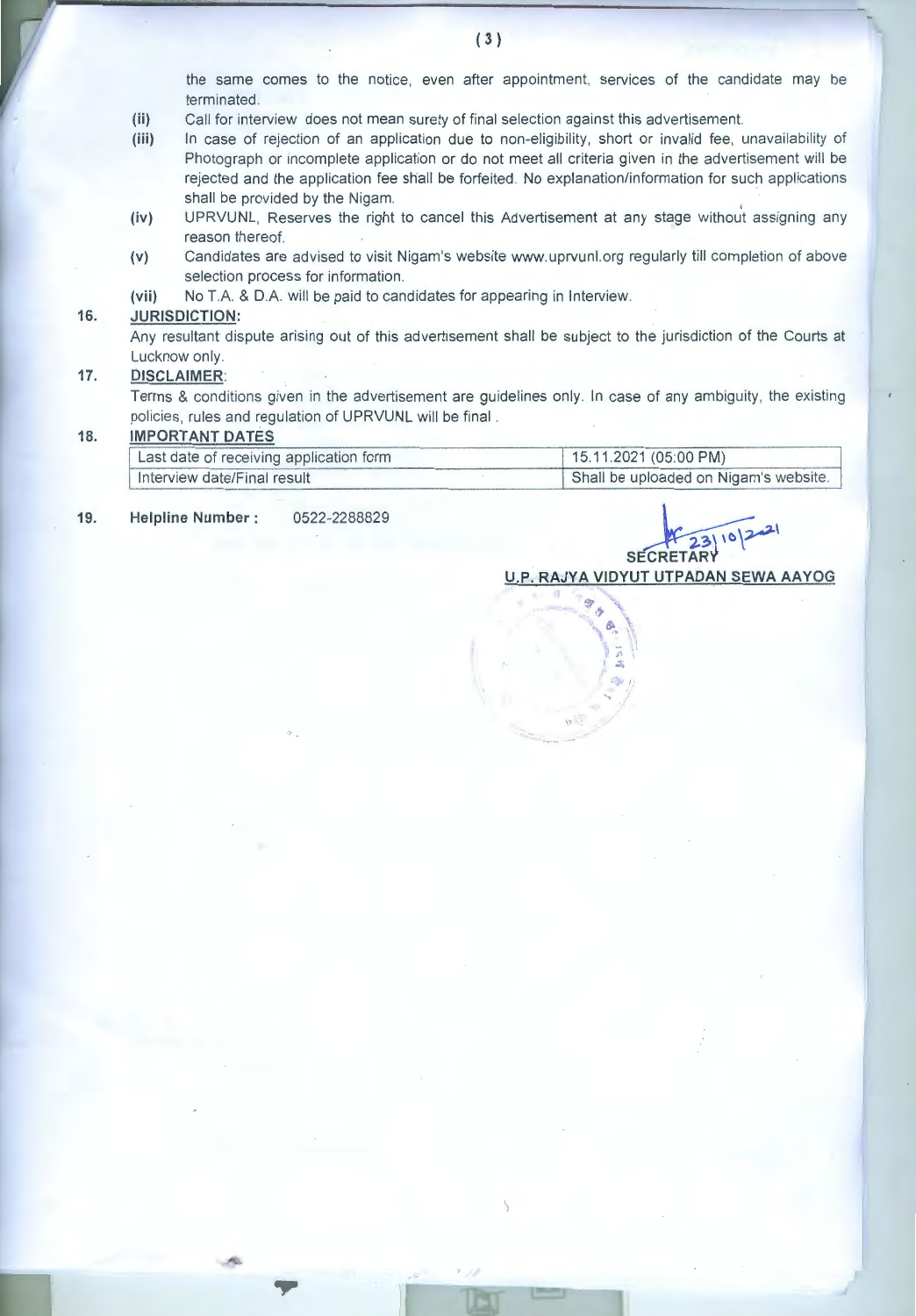## **ANNEXURE-1**

# उ० प्र० राज्य विद्युत उत्पादन सेवा आयोग<br>उत्तर प्रदेश राज्य विद्युत उत्पादन निगम लि०

## आवेदन पत्र का प्रारूप

विज्ञापन संख्या-

I THE RIVER OF REAL PROPERTY OF REAL PROPERTY OF REAL PROPERTY.

अभ्यर्थी स्वःहस्ताक्षरित र नना स्पर्धसानार<br>नवीनतम् पासपोर्ट<br>साइज फोटो<br>चिपकायें।

| 1.  | आवेदित पद का नाम–                                                                                                                                                                                                                                                                 |               |
|-----|-----------------------------------------------------------------------------------------------------------------------------------------------------------------------------------------------------------------------------------------------------------------------------------|---------------|
| 2.  | अभ्यर्थी का नाम- (क) देवनागरी में-<br>(ख) अंग्रेजी के बड़े अक्षरों में–                                                                                                                                                                                                           |               |
| 3.  | अभ्यर्थी के पत्र व्यवहार का पूरा पता (पते के किसी भी परिवर्तन<br>की सूचना पंजीकृत डाक द्वारा "उ०प्र0 राज्य विद्युत उत्पादन सेवा<br>आयोग, उ0प्र0 राज्य विद्युत उत्पादन निगम लि0, कक्ष संख्या 1025,<br>10वॉ तल, शक्ति भवन विस्तार, 14–अशोक मार्ग लखनऊ–<br>226001" के पते पर भेजें)। |               |
| 4.  | ई–मेल                                                                                                                                                                                                                                                                             |               |
| 5.  | ग्राम/नगर, जिला तथा राज्य का नाम जहाँ का अभ्यर्थी स्थाई<br>निवासी है।                                                                                                                                                                                                             |               |
| 6.  | जन्म तिथि (ईसवी सन् में), तिथि-माह-ईसवी सन् में।                                                                                                                                                                                                                                  |               |
| 7.  | अभ्यर्थी के पिता / पति का विवरण-<br>(क) अभ्यर्थी के पिता / पति का नाम<br>(ख) अभ्यर्थी के पिता ⁄ पति का जन्म स्थान<br>(ग) अभ्यर्थी के पिता / पति का पता (यदि मृत् हों तो अन्तिम पता)<br>(घ) क्या पिता / पति ने कभी अपनी राष्ट्रीयता बदली? यदि हॉ, तो<br>पूरा विवरण दें।            |               |
| 8.  | क्या अभ्यर्थी तथा / अथवा अभ्यर्थी के पिता / पति जन्म<br>तथा / अथवा अधिवास से भारतीय नागरिक हैं? यदि नहीं तो पूरा<br>विवरण दें, और आवश्यक प्रमाण-पत्र भी संलग्न करें।                                                                                                              |               |
| 9.  | (क) क्या अभ्यर्थी विज्ञापन में उल्लिखित किसी प्रकार का आरक्षण<br>चाहतें हैं? उत्तर "हॉ" या "नहीं" में दीजिये। यदि हॉ तो जाति<br>वर्ग/EWS का पूरा विवरण दें तथा जाति वर्ग/EWS प्रमाण पत्र<br>संलग्न करें।                                                                          |               |
|     | (ख) क्या अभ्यर्थी विज्ञापन में उल्लिखित विभिन्न वर्ग / जाति की<br>आयु सीमाओं में देय छूट का लाभ चाहतें हैं? यदि हाँ तो जाति<br>वर्ग का पूरा विवरण दें और जाति प्रमाण-पत्र संलग्न करें।                                                                                            |               |
| 10. | (क) क्या अभ्यर्थी विवाहित है?<br>(ख) यदि हॉ तो क्या अभ्यर्थी की एक या एक से अधिक जीवित<br>पत्नियां हैं (पुरुष अभ्यर्थियों के लिये) अथवा क्या अभ्यर्थी ने ऐसे<br>पुरुष से विवाह किया है, जिसकी एक पत्नी पहले से ही जीवित है<br>(महिला अभ्यर्थियों के लिये)                         | (ख) हॉ / नहीं |

岛

**PA** 45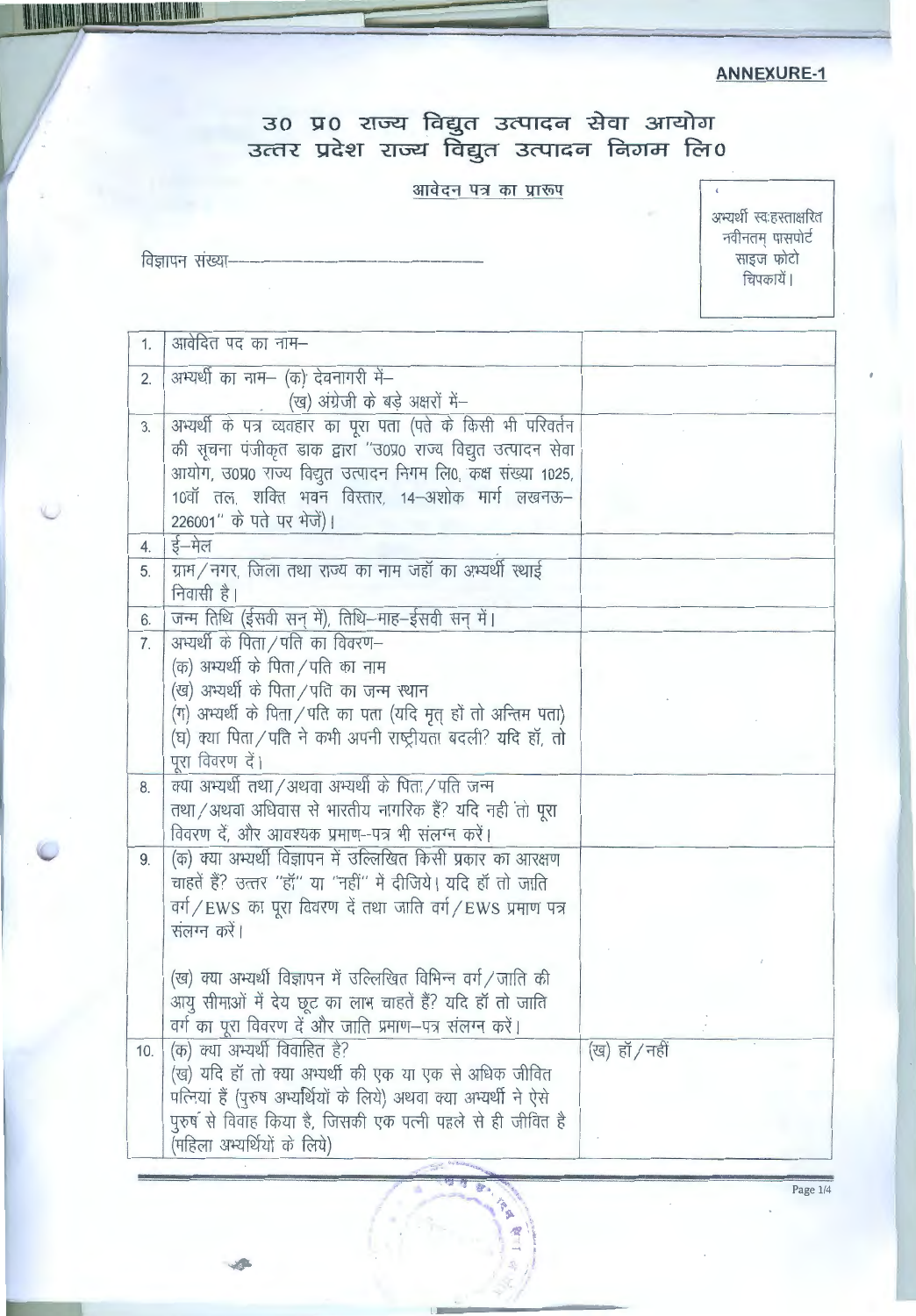नोटः–

**MARKAAN** 

> समय-समय पर उक्त चयन से सम्बन्धित जानकारी निगम वेबसाइट www.uprvunl.org के माध्यम से दी जायेगी। अतः निगम वेबसाइट को नियमित रूप से देखते रहें।

11. सभी शैक्षिक तथा / अथवा प्राविधिक परीक्षाओं, जिनमें अभ्यर्थी उत्तीर्ण हैं, तथा उन उपाधियों का पूरा विवरण

| परीक्षा या उपाधि       | विषय | श्रेणी | वर्ष | प्राप्तांक<br>प्रतिशत | प्राप्त विशिष्टता<br>का विवरण | अनुक्रमांक /<br>प्रमाण-पत्र<br>संख्या |
|------------------------|------|--------|------|-----------------------|-------------------------------|---------------------------------------|
|                        |      |        |      |                       |                               |                                       |
| हाईस्कूल<br>इंटरमीडियट |      |        |      |                       |                               |                                       |
| स्नातक                 |      |        |      |                       |                               |                                       |
| स्नातकोत्तर            |      |        |      |                       |                               |                                       |
| अन्य शैक्षिक प्राविधिक |      |        |      |                       |                               |                                       |
| अर्हताओं शोधकार्य      |      |        |      |                       |                               |                                       |
| का पूरा विवरण          |      |        |      |                       |                               |                                       |

12. अभ्यर्थी अपनी विगत तथा वर्तमान नियुक्तियों का पूर्ण विवरण नीचे दे-

| पद का नाम या<br>नियुक्ति का<br>स्वरूप | वेतन तथा<br>वेतन–कम | सेवायोजक का<br>नाम तथा पूरा<br>विवरण | प्रवेश तिथि | नियुक्ति का स्थान   पूर्व पद / पद | त्याग की दशा में<br>पद छोड़ने की<br>तिथि |
|---------------------------------------|---------------------|--------------------------------------|-------------|-----------------------------------|------------------------------------------|
|                                       |                     |                                      |             |                                   |                                          |

13. अभ्यर्थी विज्ञापित अनिवार्य तथा अर्हताओं से सम्बन्धित निम्न विवरण दे–

| क्रमाक | अनिवार्य | बोर्ड / संस्थान / विश्वविद्यालय का नाम | अनुक्रमांक / प्रमाण-पत्र संख्या |
|--------|----------|----------------------------------------|---------------------------------|
|        |          |                                        |                                 |
|        |          |                                        |                                 |
|        |          |                                        |                                 |

14. मेडिकल काउंसिल ऑफ इण्डिया एवं उत्तर प्रदेश द्वारा जारी मेडिकल रजिस्ट्रेशन प्रमाण पत्र का विवरण दे–

| प्रमाण पत्र का प्रकार      | प्रमाण पत्र स0 | जारी करने की तिथि |
|----------------------------|----------------|-------------------|
| मेडिकल काउंसिल ऑफ इंण्डिया |                |                   |
| मंडिकल काउंसिल ऑफ उ०प्र०   |                |                   |

- ▶ मुख्य रूप से हाईस्कूल (हिन्दी विषय के साथ), एम0बी0बी0एस0 एवं मेडिकल काउंसिल, उत्तर प्रदेश द्वारा जारी मेडिकल रजिस्ट्रेशन प्रमाण पत्र सम्बन्धी सूचना उक्त सूची में अनिवार्य रूप से अंकित करते हुए उपरोक्त अभिलेखों की स्वःप्रमाणित छायाप्रतियाँ भी संलग्न करें।
- > विज्ञापन अनुसार सम्बन्धित शैक्षिक अर्हता रखनें वाले जिन भारतीय अभ्यर्थियों के पास मेडिकल काउंसिल, उत्तर प्रदेश द्वारा जारी मेडिकल रजिस्ट्रेशन प्रमाण पत्र वर्तमान में नहीं है, वे भी आवेदन कर सकते है, किन्तु चयन होनें की दशा में चयनित अभ्यर्थी को अधिकतम 30 दिनों में मेडिकल काउंसिल, उत्तर प्रदेश द्वारा जारी मेडिकल रजिस्ट्रेशन प्रमाण पत्र प्रस्तुत करना अनिवार्य होगा।

Page  $2/4$ 

> दूरस्थ शिक्षा (Distance Learning Education) से प्राप्त डिग्री निगम आदेशानुसार मान्य नहीं होगी।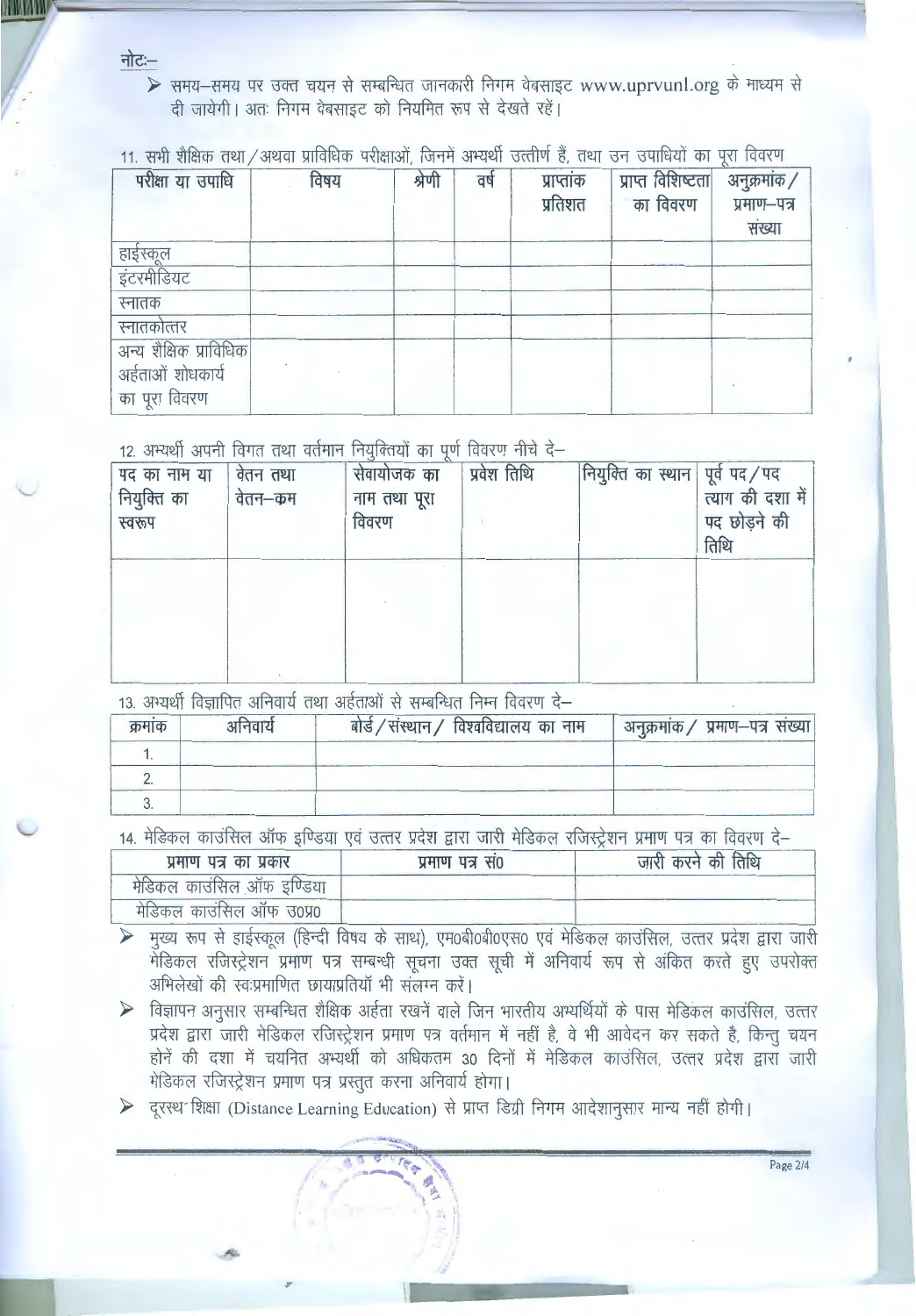| 15. आवेदन / परीक्षा—शुल्क के निमित्त जमा की गई राशि का पूरा विवरण दे—                  |  |
|----------------------------------------------------------------------------------------|--|
| (क) बैंक ड्राफ्ट संख्या-------------------------------- धनराशि (अंकों में)------------ |  |
|                                                                                        |  |
|                                                                                        |  |
| (ख) बैंक का नाम---                                                                     |  |

अभ्यर्थी द्वारा घोषणा :-

**KIMM** 

|                              | अभ्यथी का हस्ताक्षर————————————————           |
|------------------------------|-----------------------------------------------|
| दिनांक—————————              | प् <b>रा नाम---------------------------</b> - |
| स्थान— <del>————————</del> — | पुरा पता——————————————————                    |

\*जो लागू न हो उसे काट दिया जाये।

दन सेवा